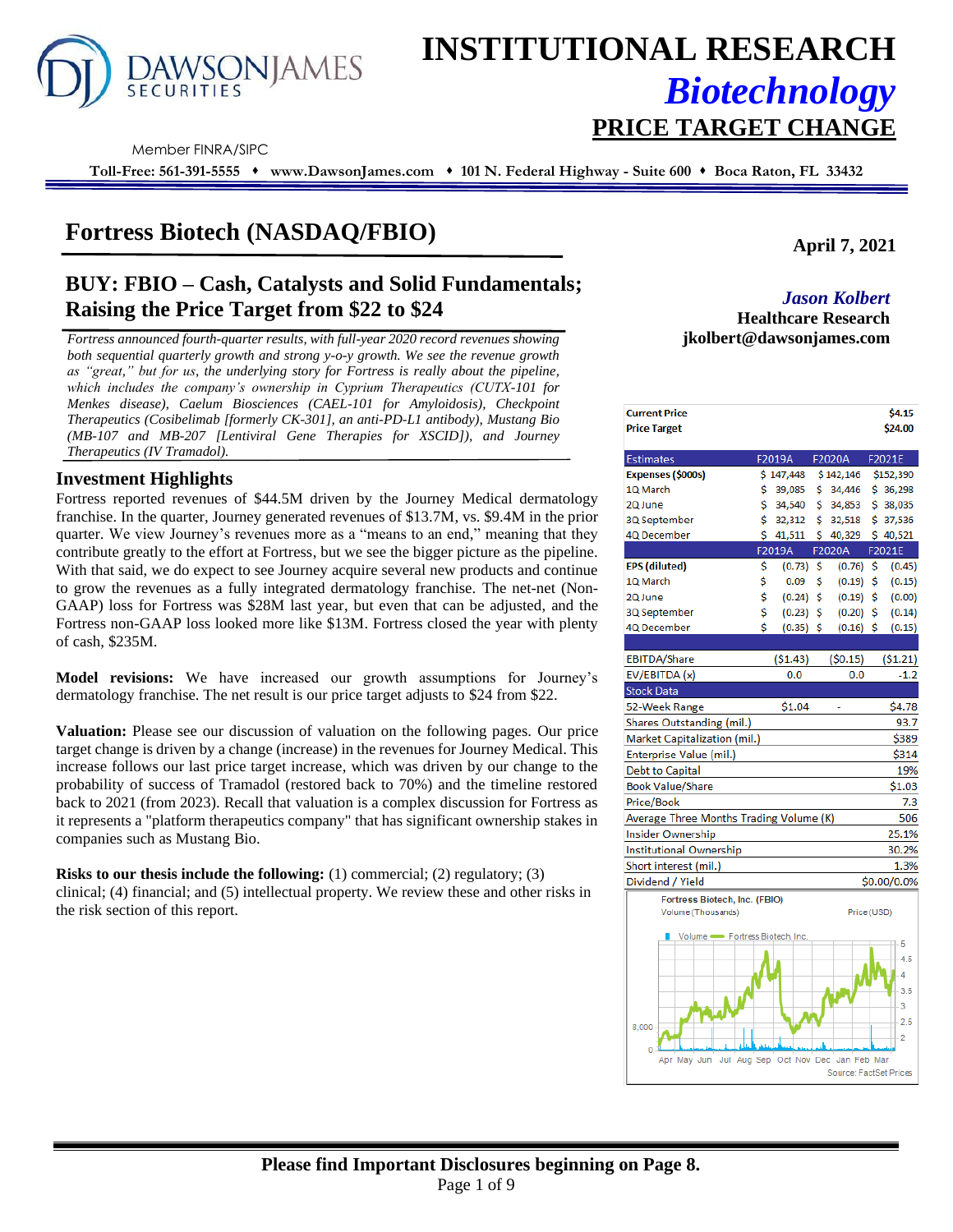

#### **Model Assumptions**

- 1. We have increased our revenue assumptions for Journey's dermatology franchise.
- 2. We have adjusted our royalty and milestone rates for CUTX-101.
- 3. We recently adjusted our probability of success for Tramadol to 70% with commercialization possible in 2021.
- 4. We model five late-stage therapeutic products (below) and apply to each one its own probability of success factor.
- 5. Each model assumes launch timing, market share, and pricing.
- 6. Models are based on available statistics for prevalence and incidence of the target therapeutic indication.
- 7. Price is based on our understanding of the market and the duration of therapy annually.
- 8. Our model assumes certain milestones are achieved, for example, a voucher associated with Menkes disease program is monetized.

#### **Exhibit 1. Product Models**

| <b>Avenue Therapeutics</b>                              | 2020A      | 2021E         | 2022E         | 2023E            | 2024E           | 2025E          | 2026E           | 2027E           | 2028E              | 2029E          | 2030E          |
|---------------------------------------------------------|------------|---------------|---------------|------------------|-----------------|----------------|-----------------|-----------------|--------------------|----------------|----------------|
| IV Tramadol                                             |            |               |               |                  |                 |                |                 |                 |                    |                |                |
| IV pain relievers market                                | 10,020,010 | 10,030,030    | 10,040,060    | 10,050,100       | 10,060,150      | 10,070,210     | 10,080,281      | 10,090,361      | 10.100.451         | 10,110,552     | 10,120,662     |
| Cost of Therapy                                         |            | \$200.00      | \$200.00      | \$202.00         | \$204.02        | \$206.06       | \$208.12        | \$210.20        | \$212.30           | \$214.43       | \$216.57       |
| Price Change                                            |            |               | 1.0%          | 1.0%             | 1.0%            | 1.0%           | 1.0%            | 1.0%            | 1.0%               | 1.0%           | 1.0%           |
| Market share                                            |            | 1%            | 3%            | 6%               | 10%             | 20%            | 30%             | 35%             | 40%                | 45%            | 45%            |
| Patients Treated with a Course                          |            | 100.300       | 301.202       | 603,006          | 1,006,015       | 2,014,042      | 3,024,084       | 3,531,626       | 4.040.180          | 4,549,748      | 4,554,298      |
| Revenues (000)<br>Probability of Success (Phase 3)      |            | 20,060<br>70% | 60,240<br>70% | 121,807<br>70%   | 205,247<br>70%  | 415,014<br>70% | 629,375<br>70%  | 742,355<br>70%  | 857,747<br>70%     | 975,589<br>70% | 986,330<br>70% |
|                                                         |            |               |               |                  |                 |                |                 |                 |                    |                |                |
| <b>Adiusted Revenues (000)</b>                          | Ś.         | 14.042<br>.\$ | 42.168<br>-S  | 85.265           | 143.673         | 290.510        | 440,562         | 519.648         | 600.423 \$<br>.S   | 682,912<br>-S  | 690.431        |
| <b>Mustang Bio</b>                                      | 2020A      | 2021E         | 2022E         | 2023E            | 2024E           | 2025E          | 2026E           | 2027E           | 2028E              | 2029E          | 2030E          |
| MB-107 "Bubble Boy"                                     |            |               |               |                  |                 |                |                 |                 |                    |                |                |
| Current "Reservoir" patients (U.S. and ex-U.S. markets) |            |               | 1,050         | 1,125            | 900             | 600            | 500             | 575             | 475                | 375            | 275            |
| New Cases a year (U.S. and ex-U.S. markets)             |            |               | 75            | 75               | 75              | 75             | 75              | 75              | 75                 | 75             | 75             |
| Market Share Prevalance                                 |            |               | 10%           | 20%              | 35%             | 55%            | 60%             | 65%             | 70%                | 75%            | 80%            |
| Market Share New Cases                                  |            |               | 10%           | 20%              | 35%             | 55%            | 75%             | 85%             | 90%                | 90%            | 90%            |
| Total patients treated                                  |            |               | 113           | 240              | 341             | 371            | 356             | 438             | 400                | 349            | 288            |
| Cost of Therapy (one-time)                              |            |               | \$ 1.500,000  | 1.500.000<br>- S | 1,500,000<br>-S | 1,500,000      | 1,500,000<br>-S | 1.500.000<br>.s | 1.500.000 \$<br>-S | 1,500,000 \$   | 1,500,000      |
| Revenues (M)                                            |            |               | 168,750       | 360,000          | 511,875         | 556,875        | 534,375         | 656,250         | 600,000            | 523,125        | 431,250        |
| Probability of Success (Phase 2/3)                      |            |               | 30%           | 30%              | 30%             | 30%            | 30%             | 30%             | 30%                | 30%            | 30%            |
| Adjusted Revenues (M)                                   |            | Ŝ             | 50,625<br>-Ś  | 108,000          | 153,563 \$      | 167,063        | - Ś<br>160,313  | -Ś<br>196,875   | 180,000 \$<br>-Ś   | 156,938<br>-Ŝ  | 129,375        |
| Royalty assumed                                         |            |               | 4.5%          | 4.5%             | 4.5%            | 4.5%           | 4.5%            | 4.5%            | 4.5%               | 4.5%           | 4.5%           |
| Royalty revenue (000)                                   |            | $\mathbf{s}$  | $2.278$ \$    | 4.860 S          | 6,910 \$        | 7,518 \$       | $7,214$ \$      | 8.859 \$        | 8,100 \$           | 7,062 \$       | 5,822          |
| CheckPoint PD-L1 in NSCLC                               | 2020A      | 2021E         | 2022E         | 2023E            | 2024E           | 2025E          | 2026E           | 2027E           | 2028E              | 2029E          | 2030E          |
| Cosibelimab (NSCLC)                                     |            |               |               |                  |                 |                |                 |                 |                    |                |                |
| New cases of lung cancer/year                           | 228,150    | 228,150       | 228,150       | 228,150          | 228,150         | 228,150        | 228,150         | 228,150         | 228,150            | 228,150        | 228,150        |
| Patients - PDL1 Option                                  | 75%        | 75%           | 75%           | 75%              | 75%             | 75%            | 75%             | 75%             | 75%                | 75%            | 75%            |
| Target patient population                               | 171,113    | 171.113       | 171.113       | 171.113          | 171.113         | 171,113        | 171.113         | 171,113         | 171.113            | 171,113        | 171.113        |
| Market share                                            |            |               |               | 1%               | 2%              | 4%             | 6%              | 8%              | 10%                | 12%            | 14%            |
| Patients treated                                        |            |               |               | 1,711            | 3,422           | 6,845          | 10,267          | 13,689          | 17.111             | 20,534         | 23,956         |
| Costs                                                   |            |               |               | 35,000 \$        | 55,000 \$       | 55,000 \$      | 55,000 \$       | 55,000 \$       | 55,000 \$          | 55,000 \$      | 55,000         |
| Revenues ('000)                                         |            |               |               | 59,889 \$        | 188.224 \$      | 376,448        | - \$<br>564,671 | - \$<br>752,895 | -S<br>941.119 \$   | 1.129.343 \$   | 1.317.566      |

| Probability of Success                 |            |            |                          | 50%        | 50%        | 50%              | 50%        | 50%        | 50%                       | 50%        | 50%                    |
|----------------------------------------|------------|------------|--------------------------|------------|------------|------------------|------------|------------|---------------------------|------------|------------------------|
| Adjusted Revenues (M)                  |            |            | -55                      | 29,945 \$  | 94.112 \$  | 188,224 \$       | 282,336 \$ | 376,448    | 470.559 \$<br>- \$        | 564,671 \$ | 658,783                |
| Royalty assumed                        | 4.5%       | 4.5%       | 4.5%                     | 4.5%       | 4.5%       | 4.5%             | 4.5%       | 4.5%       | 4.5%                      | 4.5%       | 4.5%                   |
| Royalty revenue (000)                  |            |            | $\overline{\phantom{a}}$ |            | S          | $1,348$ \$<br>S. | $4,235$ \$ | 8,470      | 12.705 \$<br>$\mathbf{s}$ | 16,940     | 21,175<br>$\mathsf{s}$ |
|                                        |            |            |                          |            |            |                  |            |            |                           |            |                        |
| <b>CheckPoint TKI in NSCLC</b>         | 2020A      | 2021E      | 2022E                    | 2023E      | 2024E      | 2025E            | 2026E      | 2027E      | 2028E                     | 2029E      | 2030E                  |
| CK-101 (EGFR mutation + LC)            |            |            |                          |            |            |                  |            |            |                           |            |                        |
| New cases of lung cancer/year          | 228,150    | 228,150    | 228,150                  | 228,150    | 228,150    | 228,150          | 228,150    | 228,150    | 228,150                   | 228,150    | 228,150                |
| Total Lung Cancer Market size (M)      | 19,478,150 | 19,706,300 | 19,934,450               | 20,162,600 | 20,390,750 | 20,618,900       | 20,847,050 | 21,075,200 | 21,303,350                | 21,531,500 | 21,759,650             |
| Total NSCLC lung cancer                | 16,556,428 | 16,750,355 | 16,944,283               | 17,138,210 | 17,332,138 | 17,526,065       | 17,719,993 | 17,913,920 | 18.107.848                | 18,301,775 | 18,495,703             |
| % of patients with EGFR/NSCLC patients | 26%        | 26%        | 26%                      | 26%        | 26%        | 26%              | 26%        | 26%        | 26%                       | 26%        | 26%                    |
| Patients with EGFR/NSCLC patients      |            |            |                          | 59,319     | 59,319     | 59,319           | 59,319     | 59,319     | 59,319                    | 59,319     | 59,319                 |
| Market share                           |            |            |                          | 5%         | 10%        | 12%              | 14%        | 15%        | 16%                       | 17%        | 18%                    |
| Treated patients (000)                 |            |            |                          | 2,966      | 5,932      | 7,118            | 8,305      | 8,898      | 9.491                     | 10,084     | 10,677                 |

| Cost (competition=\$15,240/month)     |       |       |              | 182,880        | 182,880    |     | 182,880   | - \$ | 82.880    |      | 182.880   |    | 182.880     | 182,880   |    | 182,880   |
|---------------------------------------|-------|-------|--------------|----------------|------------|-----|-----------|------|-----------|------|-----------|----|-------------|-----------|----|-----------|
| Revenues ('000)                       |       |       |              | 542.413 S      | .084.826   | - S | 1.301.791 | - \$ | .518.756  | - \$ | 1.627.239 | -S | .735.721 \$ | 1.844.204 | s  | !,952,687 |
| Probability of Success                |       |       |              | 30%            | 30%        |     | 30%       |      | 30%       |      | 30%       |    | 30%         | 30%       |    | 30%       |
| Adjusted Revenues (000)               |       |       |              | 162.724<br>- 5 | 325.448 \$ |     | 390,537   |      | 455,627   | -S   | 488,172   | s  | 520,716 \$  | 553,261   | -S | 585,806   |
| Royalty assumed                       |       |       |              | 4.5%           | 4.5%       |     | 4.5%      |      | 4.5%      |      | 4.5%      |    | 4.5%        | 4.5%      |    | 4.5%      |
| Royalty revenue (000)                 |       |       | $\mathbf{s}$ | 7.323 S        | 14.645 S   |     | 17.574 \$ |      | 20.503 \$ |      | 21,968    | -S | 23.432 \$   | 24,897    | -S | 26,361    |
|                                       |       |       |              |                |            |     |           |      |           |      |           |    |             |           |    |           |
| <b>Cyprium Therapeutics (private)</b> | 2020A | 2021E | 2022E        | 2023E          | 2024E      |     | 2025E     |      | 2026E     |      | 2027E     |    | 2028E       | 2029E     |    | 2030E     |
| CUTX-101 (Menkes Disease)             |       |       |              |                |            |     |           |      |           |      |           |    |             |           |    |           |
| Prevalance (USA)                      | 2,720 | 2,720 | 2,720        | 2,720          | 2,720      |     | 2,720     |      | 2,720     |      | 2,720     |    | 2,720       | 2,720     |    | 2,720     |
| Incidence annualy (USA)               | 3,000 | 3,000 | 3,000        | 3,000          | 3,000      |     | 3,000     |      | 3,000     |      | 3,000     |    | 3,000       | 3,000     |    | 3,000     |
| Target patient population             | 2,500 | 2,500 | 2,500        | 2,500          | 2,500      |     | 2,500     |      | 2,500     |      | 2,500     |    | 2,500       | 2,500     |    | 2,500     |
| Market share                          | 0%    | 0%    | 10%          | 30%            | 50%        |     | 70%       |      | 80%       |      | 80%       |    | 80%         | 80%       |    | 80%       |
| Patients treated                      |       |       | 250          | 750            | 1.250      |     | 1.750     |      | 2.000     |      | 2,000     |    | 2,000       | 2,000     |    | 2,000     |
| Price                                 |       |       | 300,000      | 300,000        | 300,000    |     | 300,000   |      | 300,000   |      | 300,000   |    | 300,000     | 300,000   |    | 300,000   |

Revenues (000) 75,000 225,000 375,000 525,000 600,000 600,000 600,000 600,000 600,000 Probability of Success 30% 30% 30% 30% 30% 30% 30% 30% 30% Adjusted Revenues (M) \$ 22,500 \$ 67,500 \$ 112,500 \$ 157,500 \$ 180,000 \$ 180,000 \$ 180,000 \$ 180,000 \$ 180,000 *Royalty assumed 25.0% 6.0% 17.0% 25.0% 25.0% 25.0% 25.0% 25.0% 25.0% 25.0%* **Royalty revenue (000) \$ -** \$ 1,350 \$ 11,475 \$ 28,125 \$ 39,375 \$ 45,000 \$ 45,000 \$ 45,000 \$ 45,000 \$ 45,000

Milestone Revenues **12,000** \$ 11,000 \$ 9,000 \$ 50,000 \$ 50,000 \$ 50,000 \$ 50,000 \$ 35,000 \$ 35,000

*Source: Dawson James estimates, company reports*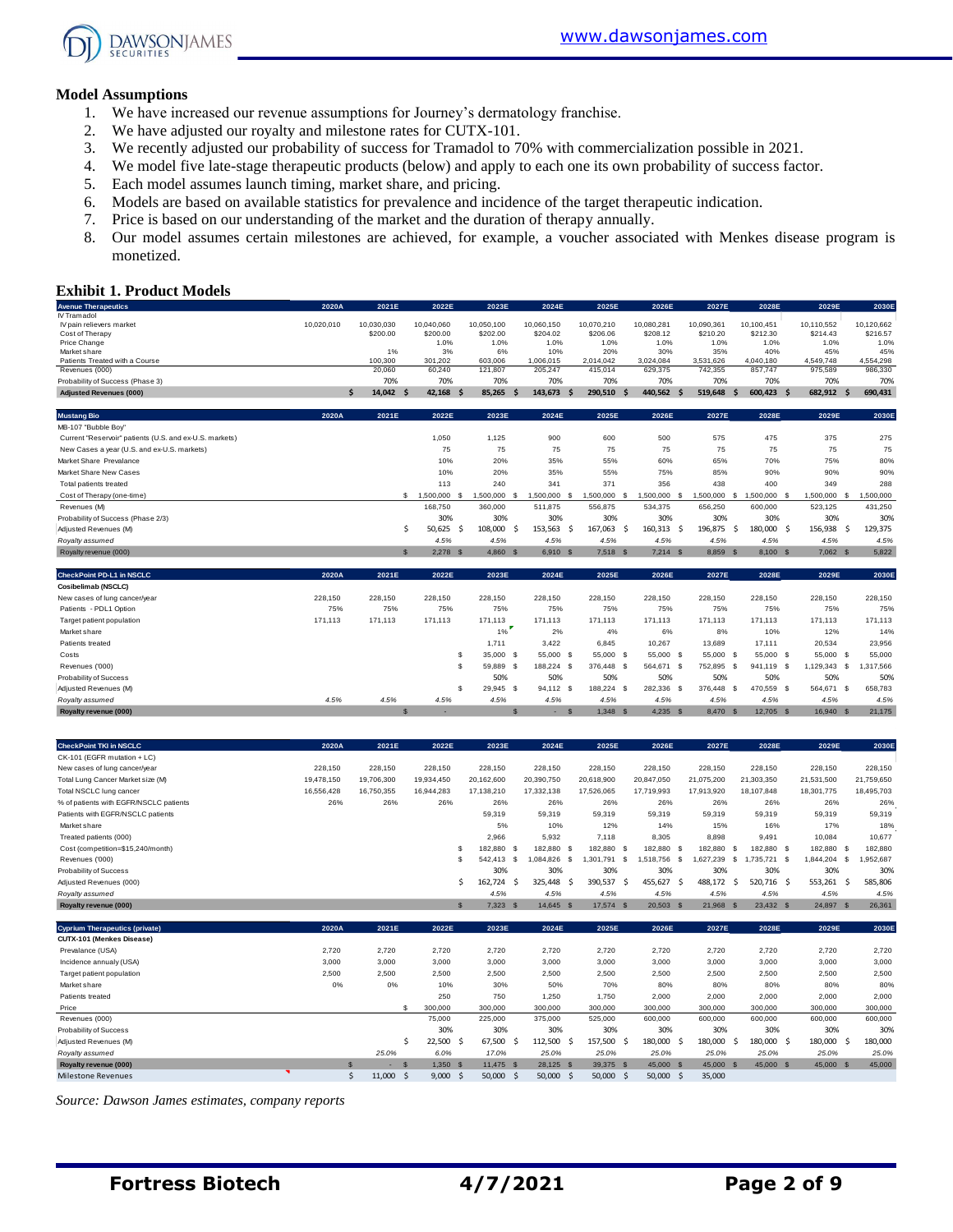

**Valuation:** How to value Fortress? As a reminder, Fortress, as the controlling entity, reports consolidated statements. Our valuation expenses are based on GAAP numbers, but we recognize this is conservative. If we substituted Non-GAAP projections, it would actually result in a higher valuation. There are multiple ways to value a "platform therapeutics company" such as Fortress that has a majority ownership in multiple public companies with the rights to royalties and milestones (such as monetization of a priority voucher), plus the company has its own internal products that are generating revenues and internal private companies that have their own therapeutic pipeline candidates. We choose to model the key products as they exist (inside and outside the company) and project them based on the ownership percentage to the Fortress income statement. We recognize that this is a "model." It is a method to forecast future value, i.e., reporting the revenues of outside companies based on the percentage ownership (not as a 100% consolidated entity), but we do show the consolidated expenses as they are currently reported by Fortress. We view our method as doubly conservative; that is, we cut the revenues but not the expenses. One might argue we need to assess each outside company, determine net income, and apply valuation metrics, based on the projected value of the external company. We leave that for "others" to do, as our purpose is to determine: is their upside to Fortress based on the value of the holding in the external companies, the product royalties, the annual stock dividend, and the internal companies and P&L metrics of Fortress itself? We conclude yes. In our model, we do separate and show our projected revenues, royalties, and milestones. We model external and internal products. We then assume R&D, SG&A based on the current consolidated numbers. We project the share count as well as revenues, expenses, and, ultimately, net income out to 2030. For each individual product, we make certain assumptions about the timing and probability of success and apply these assumptions to our model. We apply a probability of success in our therapeutic models. This ranges from as low as 30% to as high as 70% based on what we feel is the therapeutic risk that the product will advance. In addition to the success factor, we apply a 15% discount rate (r) in our Free Cash Flow to the Firm (FCFF), Discounted EPS (dEPS), and Sum of the Parts (SOP) models. We then average the result and round to the nearest whole number to derive our \$24.00 12-month price target.

#### **Exhibit 2. Free Cash Flow Model (\$)**

| Average      |     |
|--------------|-----|
|              |     |
| Price Target |     |
| Year         | 202 |

| DCF Valuation Using FCF (mln): |            |            |           |           |         |         |         |         |         |         |         |         |
|--------------------------------|------------|------------|-----------|-----------|---------|---------|---------|---------|---------|---------|---------|---------|
| units ('000)                   | 2019A      | 2020A      | 2021E     | 2022E     | 2023E   | 2024E   | 2025E   | 2026E   | 2027E   | 2028E   | 2029E   | 2030E   |
| EBIT                           | (101, 660) | (130, 480) | (92, 526) | (41, 419) | 151,005 | 320,943 | 478,261 | 605,801 | 674,727 | 706,141 | 771,409 | 811,634 |
| <b>Tax Rate</b>                | 0%         | 0%         | 0%        | 0%        | 0%      | 10%     | 15%     | 18%     | 20%     | 21%     | 21%     | 21%     |
| EBIT $(1-t)$                   | (101, 660) | (130, 480) | (92, 526) | (41, 419) | 151,005 | 288,849 | 406,522 | 496,757 | 539,781 | 557,851 | 609,413 | 641,191 |
| CapEx                          |            |            |           |           |         |         |         |         |         |         |         |         |
| Depreciation                   |            |            |           |           |         |         |         |         |         |         |         |         |
| Change in NWC                  |            |            |           |           |         |         |         |         |         |         |         |         |
| FCF                            | (101, 660) | (130, 480) | (92, 526) | (41, 419) | 151,005 | 288,849 | 406,522 | 496,757 | 539,781 | 557,851 | 609,413 | 641,191 |
|                                |            |            |           |           |         |         |         |         |         |         |         |         |
| PV of FCF                      | (134, 445) | (150, 052) | (92, 526) | (36,017)  | 114,181 | 189,923 | 232,430 | 246,976 | 233,362 | 209,717 | 199,218 | 182,266 |
|                                |            |            |           |           |         |         |         |         |         |         |         |         |
| Discount Rate                  | 15%        |            |           |           |         |         |         |         |         |         |         |         |
| Long Term Growth Rate          | 1%         |            |           |           |         |         |         |         |         |         |         |         |
|                                |            |            |           |           |         |         |         |         |         |         |         |         |
| <b>Terminal Cash Flow</b>      | 4,625,734  |            |           |           |         |         |         |         |         |         |         |         |
| Terminal Value YE2030          | 1,314,922  |            |           |           |         |         |         |         |         |         |         |         |
|                                |            |            |           |           |         |         |         |         |         |         |         |         |
| <b>NPV</b>                     | 2,644,402  |            |           |           |         |         |         |         |         |         |         |         |
| NPV-Debt                       | 9,396      |            |           |           |         |         |         |         |         |         |         |         |
| Shares out ('000)              | 79,158     | 2030E      |           |           |         |         |         |         |         |         |         |         |
| NPV Per Share                  | 33         |            |           |           |         |         |         |         |         |         |         |         |

*Source: Dawson James estimates, company reports*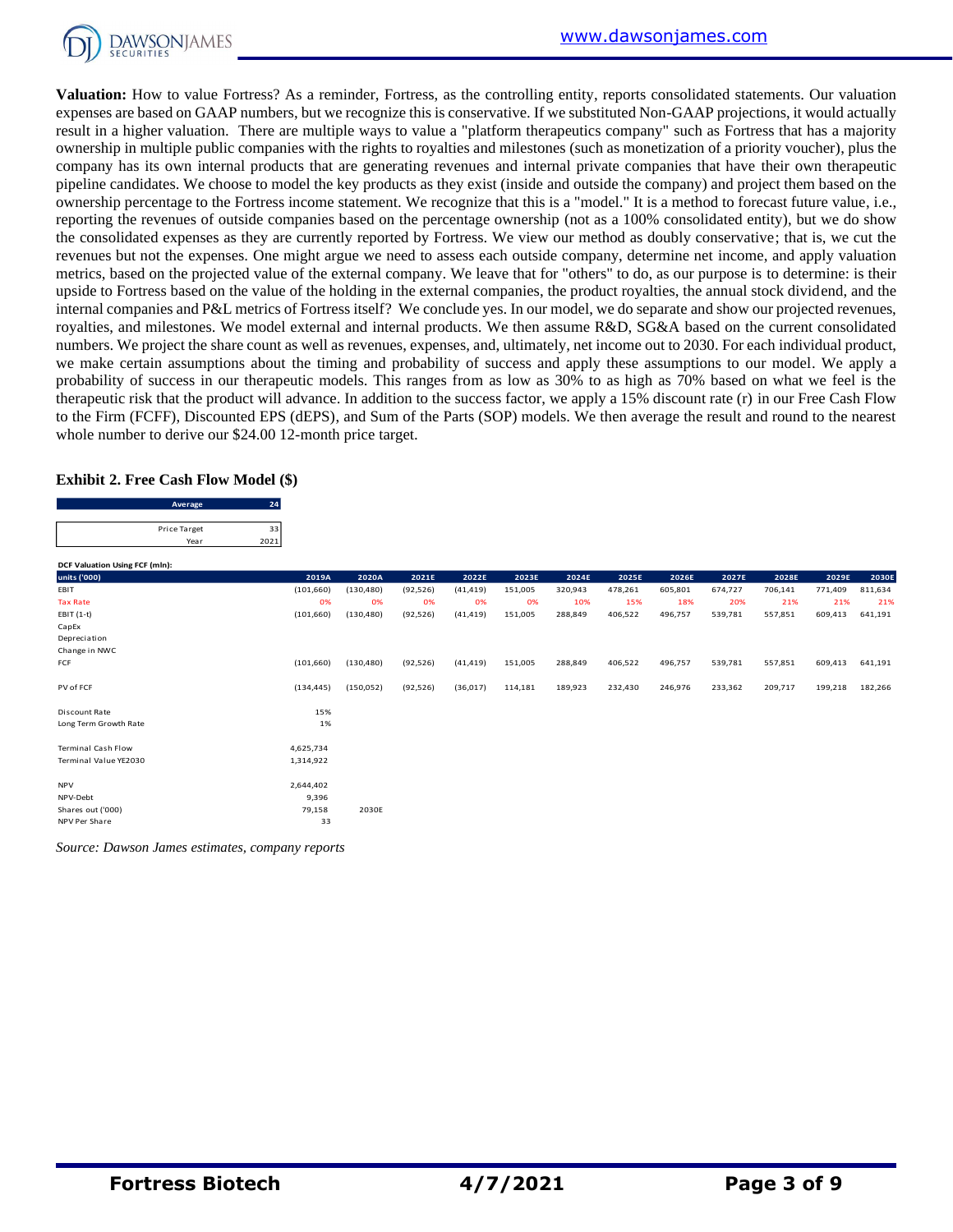

#### **Exhibit 3. Discounted-EPS Model**

| Current Year             |   | 2021 |
|--------------------------|---|------|
| Year of EPS              |   | 2030 |
| Earnings Multiple        |   | 10   |
| Discount Factor          |   | 15%  |
| <b>Selected Year EPS</b> | Ś | 8.12 |
| <b>NPV</b>               |   | 23   |

| Current Year      | 2021            | Discount Rate and Earnings Multiple Varies, Year is Constant |    |        |        |       |       |       |       |  |  |  |  |
|-------------------|-----------------|--------------------------------------------------------------|----|--------|--------|-------|-------|-------|-------|--|--|--|--|
| Year of EPS       | 2030            |                                                              |    |        |        |       |       |       |       |  |  |  |  |
| Earnings Multiple | 10 <sup>1</sup> |                                                              |    | 5%     | 10%    | 15%   | 20%   | 25%   | 30%   |  |  |  |  |
| Discount Factor   | 15%             | Earnings                                                     |    | 5.24   | 3.44   | 2.31  | 1.57  | 1.09  | 0.77  |  |  |  |  |
| Selected Year EPS | \$<br>8.12      | Multiple                                                     |    | 26.18  | 17.22  | 11.55 | 7.87  | 5.45  | 3.83  |  |  |  |  |
| <b>NPV</b>        | 23              |                                                              | 10 | 52.36  | 34.45  | 23.09 | 15.74 | 10.90 | 7.66  |  |  |  |  |
|                   |                 |                                                              | 15 | 78.54  | 51.67  | 34.64 | 23.61 | 16.35 | 11.49 |  |  |  |  |
|                   |                 |                                                              | 20 | 104.72 | 68.90  | 46.18 | 31.49 | 21.81 | 15.32 |  |  |  |  |
|                   |                 |                                                              | 25 | 130.91 | 86.12  | 57.73 | 39.36 | 27.26 | 19.15 |  |  |  |  |
|                   |                 |                                                              | 30 | 157.09 | 103.35 | 69.27 | 47.23 | 32.71 | 22.98 |  |  |  |  |
|                   |                 |                                                              | 35 | 183.27 | 120.57 | 80.82 | 55.10 | 38.16 | 26.81 |  |  |  |  |

 *Source: Dawson James estimates*

#### **Exhibit 4. Sum-of-the-Parts Model**

| <b>Fortress Biotech</b>                 | LT Gr | Discount<br>Rate | Yrs to Peak    | % Success | Peak Sales<br>(MM's) | Term Val |
|-----------------------------------------|-------|------------------|----------------|-----------|----------------------|----------|
| <b>Avenue Tramadol IV (Pain)</b>        | 1%    | 30%              | $\overline{4}$ | 70%       | \$986                | \$3,401  |
| <b>NPV</b>                              |       |                  |                |           |                      | \$3.2    |
| <b>Mustang MB-107 (bubble Boy)</b>      | 1%    | 15%              | $\overline{3}$ | 70%       | \$431                | \$3,080  |
| <b>NPV</b>                              |       |                  |                |           |                      | \$5.4    |
| Cyprium CUTX-101 (Menke's Disease)      | 1%    | 30%              | $\overline{4}$ | 70%       | \$600                | \$2,069  |
| <b>NPV</b>                              |       |                  |                |           |                      | \$2      |
| <b>CheckPoint Cosibelimab (PD-L1)</b>   | 1%    | 30%              | $\overline{4}$ | 70%       | \$1,318              | \$4,543  |
| <b>NPV</b>                              |       |                  |                |           |                      | \$4      |
| <b>CheckPoint CK-101 (TRK)</b>          | 1%    | 30%              | $\overline{3}$ | 70%       | \$1,953              | \$6,733  |
| <b>NPV</b>                              |       |                  |                |           |                      | \$8.1    |
| Net Margin (Products)                   |       |                  |                |           |                      | 30%      |
| MM Shrs OS (2030E)                      |       |                  |                |           |                      | 79       |
| <b>Product Total NPV</b>                |       |                  |                |           |                      | \$15     |
| <b>Product Royalties NPV</b>            | 1%    | 15%              | $\overline{4}$ | 70%       | \$155                | \$1,106  |
| <b>NPV</b>                              |       |                  |                |           |                      | \$1.7    |
| NPV - Royalties & Products              |       |                  |                |           |                      | \$16.4   |
| <b>Milestones</b>                       | 1%    | 10%              | $\overline{2}$ | 70%       | \$100                | \$1,111  |
| <b>NPV</b>                              |       |                  |                |           |                      | \$2.4    |
| NPV - Royalties & Products & Milestones |       |                  |                |           |                      | \$18.8   |

*Source: Dawson James estimates*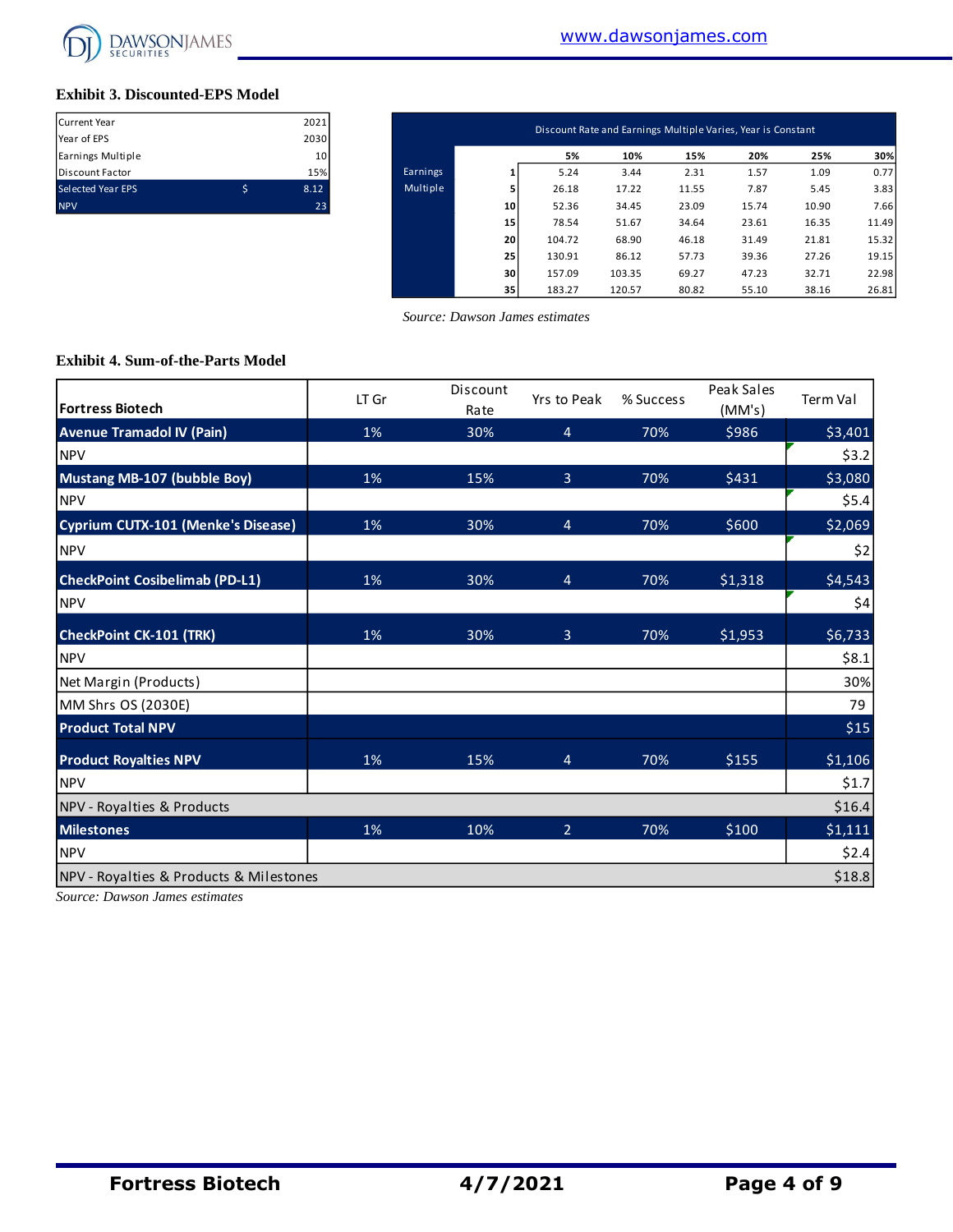

#### **Exhibit 5. Income Statement**

|                                                                                          | 2019A                     | 2020A            |                   |                  |                          |                          |                  |                  |                    |                        | 2025                      | 2026             | 2027E                      | <b>2028E</b>     |                              |                  |
|------------------------------------------------------------------------------------------|---------------------------|------------------|-------------------|------------------|--------------------------|--------------------------|------------------|------------------|--------------------|------------------------|---------------------------|------------------|----------------------------|------------------|------------------------------|------------------|
| Probability Revenue Forecast: ('000)<br>Avenue Therapeutics: IV Tramadol end use sales   |                           |                  | 3.230<br><b>s</b> | 3,791<br>- \$    | 3,089<br>s               | 3,932                    | s<br>14.042      | 42,168           | 85.265<br>s        | 143,673                | 290,510<br>\$             | 440,562          | 519,648                    | 600,423          | 682,912<br>\$.               | 690,431          |
| Percent Owned by Fortress                                                                | 32%                       | 32%              | 32%               | 32%              | 32%                      | 32%                      | 32%              | 32%              | 32%                | 32%                    | 32 <sup>o</sup>           | 32%              | 32%                        | 32%              | 32%                          | 32%              |
| <b>Revenues Attributed back to Fortress</b>                                              |                           |                  | 1.033             | 1.213            | 989                      | 1,258                    | 4,493            | 13,494           | 27,285             | 45.975                 | 92.963                    | 140.980          | 166,288                    | 192,135          | 218,532                      | 220,938          |
| Mustang Bio - Bubble Boy (MB-107)                                                        |                           |                  |                   |                  |                          |                          |                  | 50,625           | 108,000<br>\$      | 153,563                | 167,063                   | 160,313          | 196,875                    | 180,000          | 156,938                      | 129,375          |
| Percent Owned by Fortress                                                                | 30%                       | 30%              | 30%               | 30%              | 30%                      | 30%                      | 30%              | 30%              | 30%                | 30%                    | 30%                       | 30%              | 30%                        | 30%              | 30%                          | 30%              |
| <b>Revenues Attributed back to Fortress</b>                                              |                           |                  |                   |                  |                          |                          |                  | 15.188           | 32,400             | 46,069                 | 50,119                    | 48,094           | 59,063                     | 54,000           | 47,081                       | 38,813           |
| Cyprium - CUTX-101 - Menkes Disease                                                      |                           |                  | \$.<br>- \$       | $\sim$<br>s      | s                        | ٠                        | \$<br>$\sim$     | 22.500           | \$.<br>67,500      | 112,500                | 157,500<br>\$             | 180,000          | 180,000                    | 180,000          | 180,000                      | 180,000          |
| Percent Owned by Fortress                                                                | 89%                       | 89%              | 89%               | 89%              | 89%                      | 89%                      | 89%              | 89%              | 89%                | 89%                    | 89%                       | 89%              | 89%                        | 89%              | 89%                          | 89%              |
| <b>Revenues Attributed back to Fortress</b>                                              |                           |                  | $\mathbf 0$       | $\mathbf 0$      | $\mathbf 0$              | n                        |                  | 20,025           | 60.075             | 100.125                | 140.175                   | 160,200          | 160,200                    | 160,200          | 160,200                      | 160,200          |
| CheckPoint (Cosibelimab PD-L1)                                                           |                           |                  |                   |                  |                          |                          |                  |                  | 29,945<br>s        | 94,112                 | 188,224                   | 282,336          | 376,448                    | 470,559          | 564,671                      | 658,783          |
| Percent Owned by Fortress<br><b>Revenues Attributed back to Fortress</b>                 | 32%                       | 32%              | 32%               | 32%              | 32%                      | 32%                      | 32%              | 32%              | 32%<br>9,582       | 32%<br>30.116          | 32 <sup>o</sup><br>60,232 | 32%<br>90,347    | 32%<br>120,463             | 32%<br>150,579   | 32%<br>180,695               | 329<br>210,811   |
| CK-101 end use sales                                                                     |                           |                  |                   |                  |                          |                          |                  |                  | s<br>162,724       | 325,448                | 390,537                   | 455,627          | 488,172                    | 520,716          | 553,261                      | 585,806          |
| Percent Owned by Fortress                                                                | 329                       | 32%              | 32%               | 32%              | 32%                      | 32%                      | 32%              | 32%              | 32%                | 32%                    | 32%                       | 32%              | 32%                        | 32%              | 32%                          | 32%              |
| <b>Revenues Attributed back to Fortress</b>                                              |                           |                  |                   |                  |                          |                          |                  |                  | 52,072             | 104,143                | 124,972                   | 145,801          | 156,215                    | 166,629          | 177,044                      | 187,458          |
| Journey Medical Corporation (Dermatology)                                                | 34.921                    | 44.531           | 12.290            | 13.894           | 12.825                   | 14,428                   | 53.437           | 58.780           | 64,659             | 71.124                 | 78.237                    | 86.061           | 94.667                     | 104.133          | 114,547                      | 126,001          |
| Percent Owned by Fortress                                                                | 100%                      | 100%             | 100%              | 100%             | 100%                     | 100%                     | 100%             | 100%             | 100%               | 100%                   | 100%                      | 100%             | 100%                       | 100%             | 100%                         | 100%             |
| <b>Revenues Attributed back to Fortress</b>                                              | 34.921                    | 44.531           | 12,290            | 13,894           | 12,825                   | 14,428                   | 53,437           | 58,780           | 64,659             | 71.124                 | 78.237                    | 86,061           | 94.667                     | 104.133          | 114,547                      | 126,001          |
| Other Revenue Back to Fortress                                                           | 1,708                     | 1,068            | 270               | 282              | 294                      | 329                      | 1,175            | 1,292            | 1,422              | 1,564                  | 1,720                     | 1,892            | 2,081                      | 2,289            | 2,518                        | 2,770            |
| <b>Fortress Revenues</b>                                                                 | 36.629                    | 45,599           | 13,594            | 15,389           | 14,107                   | 16,015                   | 59,106           | 108,779          | 247,494            | 399,116                | 548,417                   | 673,374          | 758,976                    | 829,966          | 900,616                      | 946,990          |
|                                                                                          |                           |                  |                   |                  |                          |                          |                  |                  |                    |                        |                           |                  |                            |                  |                              |                  |
|                                                                                          |                           |                  |                   |                  |                          |                          |                  |                  |                    |                        |                           |                  |                            |                  |                              |                  |
| Avenue Therapeutic (IV Tramadol) Royalties (4.5% on sales > \$325M)                      |                           |                  |                   |                  |                          |                          |                  |                  |                    |                        |                           |                  |                            |                  |                              |                  |
| Associate Milestones                                                                     |                           |                  |                   |                  |                          |                          | s                |                  |                    |                        |                           |                  |                            |                  |                              |                  |
|                                                                                          |                           |                  |                   |                  |                          |                          |                  |                  |                    |                        |                           |                  |                            |                  |                              |                  |
| Mustang Bio - Bubble Boy (MB-107) Prob. Adj. Royalties - 4.5%                            |                           |                  |                   |                  |                          |                          |                  | 2,278            | - \$<br>4,860      | \$6,910.31             | s.<br>7,518               | 7,214            | s<br>8,859                 | 8,100            | 7,062<br>$\mathbf{s}$        | 5,822<br>-S      |
| Associate Milestones                                                                     |                           |                  |                   |                  |                          |                          |                  |                  |                    |                        |                           |                  |                            |                  |                              |                  |
|                                                                                          |                           |                  |                   |                  |                          |                          |                  |                  | 11.475             | £.                     |                           |                  |                            |                  | $\mathbf{s}$                 | $\mathbf{s}$     |
| Cyprium - CUTX-101 Menke's Disease - Prob. Adj. Royalties - 4.5%<br>Associate Milestones |                           |                  |                   |                  |                          |                          |                  | 1,350<br>10,000  | -S<br>-S<br>10,000 | 28,125<br>10,000<br>£. | 39,375<br>s.<br>\$        | 45,000<br>£.     | 45,000<br>s<br>s<br>10,000 | 45,000<br>10,000 | 45,000<br>10,000<br><b>S</b> | 45,000<br>-96    |
|                                                                                          |                           |                  |                   |                  |                          |                          |                  |                  |                    |                        | 10,000                    | 10,000           |                            |                  |                              | 10,000           |
| CheckPoint (Cosibelmab PD-L1) - Prob. Adj. Royalties - 4.5%                              |                           |                  |                   |                  |                          |                          |                  |                  | \$                 |                        | 1,348<br>\$               | 4,235            | 8,470<br>s                 | 12,705           | 16,940<br>-S                 | 21,175<br>s      |
| Associate Milestones                                                                     |                           |                  |                   |                  |                          |                          |                  |                  |                    |                        |                           |                  |                            |                  |                              |                  |
|                                                                                          |                           |                  |                   |                  |                          |                          |                  |                  |                    |                        |                           |                  |                            |                  |                              |                  |
| CheckPoint (CK-101 - TKI) - Prob. Adj. Royalties -25%                                    |                           |                  |                   |                  |                          |                          |                  |                  | 7.323              | 14.645<br>£.           | 17.574<br>s.              | 20.503           | 21,968<br>s                | 23,432           | 24,897<br>-96                | 26,361<br>-96    |
| Associate Milestones                                                                     |                           |                  |                   | 11,000           |                          |                          | 11,000           | 9,000            | 50,000             | 50,000                 | 50,000                    | 50,000           | 35,000                     |                  |                              |                  |
| <b>Total Royalties &amp; Milestones</b>                                                  |                           |                  | ۰.                | 11,000           |                          |                          | 11,000           | 22,628           | 83,658             | 109,680                | 125,815                   | 136,952          | 129,297                    | 99,237           | 103,899                      | 108,358          |
| <b>Expenses:</b>                                                                         |                           |                  |                   |                  |                          |                          |                  |                  |                    |                        |                           |                  |                            |                  |                              |                  |
| <b>Fortress</b>                                                                          |                           |                  |                   |                  |                          |                          |                  |                  |                    |                        |                           |                  |                            |                  |                              |                  |
| Costs of Goods Sold (Journey Medical)                                                    | 10,532                    | 14,594           | 2,458             | 2,779            | 2,565                    | 2,886                    | 10,687           | 11,756           | 12,932             | 14,225                 | 15,647                    | 17,212           | 18,933                     | 20,827           | 22,909                       | 25,200           |
| %COGS                                                                                    | 29'                       | 339              | 20%               | 20%              | 20%                      | <b>20%</b>               | :209             | 20%              | 20%                | 20 <sup>6</sup>        | <b>209</b>                | 20 <sup>o</sup>  | :209                       | 20%              | 20 <sup>6</sup>              | 20%              |
|                                                                                          |                           |                  |                   |                  |                          |                          |                  |                  |                    |                        |                           |                  |                            |                  |                              |                  |
| <b>Research and Development (Consolidated)</b>                                           | 75,236                    | 64,108           | 15,482            | 16,155           | 17,501                   | 18,175                   | 67,313           | 70,679           | 74,213             | 77,924                 | 81,820                    | 85,911           | 90,206                     | 94,717           | 99,453                       | 104,425          |
| Fortress                                                                                 |                           | 2,780            |                   |                  |                          | $\overline{\phantom{a}}$ |                  |                  |                    |                        |                           |                  |                            |                  |                              |                  |
| Avenue                                                                                   |                           | 2.866            |                   |                  |                          |                          |                  |                  |                    |                        |                           |                  |                            |                  |                              |                  |
| Checkpoint                                                                               |                           | 11,735           |                   |                  |                          |                          |                  |                  |                    |                        |                           |                  |                            |                  |                              |                  |
| Mustang<br>Other**                                                                       |                           | 39.475<br>1,606  |                   |                  |                          |                          |                  |                  |                    |                        |                           |                  |                            |                  |                              |                  |
| Research and Development- licenses acquired                                              | 6.090                     | 1,820            | 2.760             | 2.880            | 3.120                    | 3.240                    | 12,000           | 16,000           | 16.800             | 17,640                 | 18,522                    | 19.448           | 20.421                     | 21.442           | 22,514                       | 23,639           |
| <b>General and Administrative (Consolidated)</b>                                         | 55.590                    | 61.166           | 15.597            | 16,221           | 14,350                   | 16,221                   | 62,389           | 63,637           | 64,910             | 66,208                 | 67,532                    | 68,883           | 70,261                     | 71.666           | 73.099                       | 74,561           |
| Fortress                                                                                 |                           | 23,341           |                   |                  |                          |                          |                  |                  |                    |                        |                           |                  |                            |                  |                              |                  |
| Avenue                                                                                   |                           | 2347             |                   |                  |                          |                          |                  |                  |                    |                        |                           |                  |                            |                  |                              |                  |
| Checkpoint                                                                               |                           | 6518             |                   |                  |                          |                          |                  |                  |                    |                        |                           |                  |                            |                  |                              |                  |
| Journey Medical Corp. (SG&A)                                                             |                           | 25.659           |                   |                  |                          |                          |                  |                  |                    |                        |                           |                  |                            |                  |                              |                  |
| Mustang                                                                                  |                           | 681              |                   |                  |                          |                          |                  |                  |                    |                        |                           |                  |                            |                  |                              |                  |
| Other**                                                                                  |                           | 1,184            |                   |                  |                          |                          |                  |                  |                    |                        |                           |                  |                            |                  |                              |                  |
| <b>Total Operating expenses</b>                                                          | 147,448                   | 42,146           | 36,298            | 38.035           | 37,536                   | 40,521                   | 152,390          | 162,072          | 168,855            | 175,997                | 183,521                   | 191,454          | 199,821                    | 208,651          | 217,975                      | 227,826          |
| <b>Total Operating expenses (Adjusted)</b>                                               |                           | 69,164           |                   |                  |                          |                          |                  |                  |                    |                        |                           |                  |                            |                  |                              |                  |
|                                                                                          |                           |                  |                   |                  |                          |                          |                  |                  |                    |                        |                           |                  |                            |                  |                              |                  |
| <b>Operating Income (Loss)</b>                                                           | 110,819                   | (96, 546)        | (22, 703)         | (11, 646)        | (23, 429)                | (24, 506)                | (82, 284)        | (30, 665)        | 162,297            | 332,800                | 490,710                   | 618,873          | 688,452                    | 720,553          | 786,541                      | 827,523          |
| Operating Income (Loss) adjusted                                                         |                           | (23, 565)        |                   |                  | $\overline{\phantom{a}}$ |                          |                  |                  |                    |                        |                           |                  |                            |                  |                              |                  |
| Interest income (expense), net                                                           | 2.559                     | 2,687            | 649               | 677              | 734                      | 762                      | 2.821            | 2.962            | 3,110              | 3,266                  | 3.429                     | 3.601            | 3,781                      | 3.970            | 4,168                        | 4,377            |
| Interest expense and financing fee                                                       | (11, 849)                 | (12, 441)        | (3,005)           | (3, 135)         | (3, 397)                 | (3, 527)                 | (13,064)         | (13, 717)        | (14, 403)          | (15, 123)              | (15, 879)                 | (16, 673)        | (17,506)                   | (18, 382)        | (19, 301)                    | (20, 266)        |
| Change in FV of derivative liability                                                     |                           | (1, 147)         |                   |                  |                          |                          |                  |                  |                    |                        |                           |                  |                            |                  |                              |                  |
| Change in FV of subsidiary convertible note                                              |                           |                  |                   |                  |                          |                          |                  |                  |                    |                        |                           |                  |                            |                  |                              |                  |
| Change in FV of investments<br>Gain on deconsolidation of Caelum                         | (27)<br>18,476            | 533              |                   |                  |                          |                          |                  |                  |                    |                        |                           |                  |                            |                  |                              |                  |
| <b>Total Other Income</b>                                                                | 9,159                     | (10, 369)        | (2, 356)          | (2, 458)         | (2,663)                  | (2,765)                  | (10, 242)        | (10, 754)        | (11, 292)          | (11, 857)              | (12, 449)                 | (13,072)         | (13, 726)                  | (14, 412)        | (15, 132)                    | (15, 889)        |
| Pretax Income (loss from continuing operations)                                          | (101.660)                 | (130, 480)       | (25.059)          | (14.104)         | 26.092                   | (27, 272)                | (92.526)         | (41, 419)        | 151,005            | 320,943                | 478,261                   | 605,801          | 674,727                    | 706,141          | 771.409                      | 811,634          |
| Income Tax Benefit (Provision)                                                           |                           |                  |                   |                  |                          |                          |                  |                  |                    | 32,094                 | 71,739                    | 109,044          | 134,945                    | 148,290          | 177,424                      | 202,908          |
| <b>Tax Rate</b>                                                                          | $\mathbf{O}^{\mathsf{s}}$ | 0 <sup>9</sup>   | 0%                | 0%               | 0%                       | 0%                       | O <sup>5</sup>   | 0%               | 0%                 | 10%                    | 15%                       | 18%              | 20%                        | 21%              | 23%                          | 25%              |
|                                                                                          |                           |                  |                   |                  |                          |                          |                  |                  |                    |                        |                           |                  |                            |                  |                              |                  |
| <b>GAAP Net Income (Loss)</b>                                                            | (101, 660)                | (130.480)        | (25,059)          | (14, 104)        | (26,092)                 | (27, 272)                | (92, 526)        | (41, 419)        | 151,005            | 288,849                | 406,522                   | 496,757          | 539,781                    | 557,851          | 593,985                      | 608,725          |
| Addjusted (Non-GAAP) Loss                                                                |                           | (35, 842)        |                   |                  |                          |                          |                  |                  |                    |                        |                           |                  |                            |                  |                              |                  |
| Less: net loss attributable to non-controlling interests                                 | 61,700                    | 55,264           | 13,346            | 13,927           | 15,087                   | 15,667                   | 58,027           | 56,286           | 52,909             | 49,735                 | 46,751                    | 43.946           | 41.309                     | 38.830           | 36,500                       | 34,310           |
| Net Income (loss) attributable to common stockholders                                    | (39,960)                  | (53, 560)        | (11, 713)         | (178)            | (11,005)                 | (11,604)                 | (34, 499)        | 14,867           | 203,914            | 338,584                | 453,272                   | 540,702          | 581,090                    | 596,682          | 630,485                      | 643,036          |
|                                                                                          |                           |                  |                   |                  |                          |                          |                  |                  |                    |                        |                           |                  |                            |                  |                              |                  |
| <b>GAAP-EPS</b>                                                                          | (0.73)                    | (0.76)           | (0.15)            | (0.00)           | (0.14)                   | (0.15)                   | (0.45)           | 0.19             | 2.65               | 4.38                   | 5.84                      | 6.94             | 7.43                       | 7.60             | 8.00                         | 8.12             |
| GAAP-EPS (Dil)                                                                           | (0.60)                    | (0.76)           | (0.15)            | (0.00)           | (0.14)                   | (0.15)                   | (0.45)           | 0.19             | 2.65               | 4.38                   | 5.84                      | 6.94             | 7.43                       | 7.60             | 8.00                         | 8.12             |
| Adjusted Non-GAAP EPS (DIL)                                                              |                           | (0.50)           |                   |                  |                          |                          |                  |                  |                    |                        |                           |                  |                            |                  |                              |                  |
| Wgtd Avg Shrs (Bas) - '000s<br>Wgtd Avg Shrs (Dil) - '000s                               | 54.711<br>65,502          | 71,077<br>71,077 | 76.245<br>76,245  | 76.322<br>76,322 | 76.398<br>76,398         | 76.474<br>76,474         | 76,360<br>76,360 | 76.666<br>76,666 | 76.973<br>76,973   | 77,281<br>77,281       | 77.591<br>77,591          | 77.902<br>77,902 | 78,214<br>78.214           | 78.527<br>78,527 | 78.842<br>78,842             | 79.158<br>79,158 |

*Source: Dawson James estimates and company reports*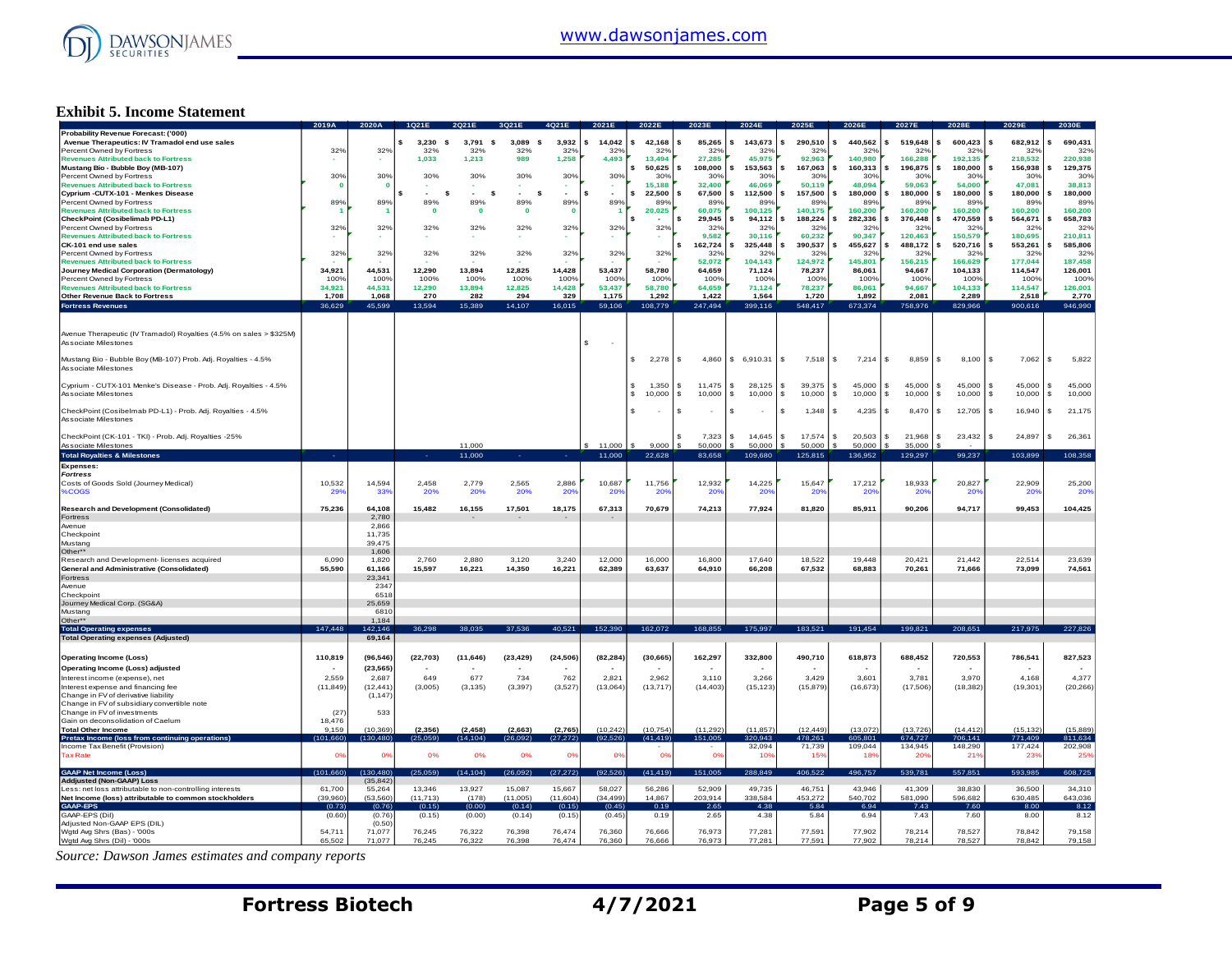

#### **Risk Analysis**

In addition to the typical risks associated with development stage specialty pharmaceutical companies, potential risks specific to Fortress Biotech are as follows:

**Financial risk.** The company may need to raise capital in the marketplace in order to successfully push its products into the next phase, and there can be no assurances that the company will be able to successfully raise capital and or do so on favorable terms.

**Clinical and regulatory risk**. Lead products must start and complete clinical trials. Trials may not produce results sufficient for regulatory approval.

**Partnership risk.** Fortress Biotech may seek partnerships for clinical development support and commercialization. We have no specific knowledge of any discussions with possible partners today, and there can be no assurances that the company will be able to secure a favorable partnership.

**Commercial risk.** There are no assurances that the company will be able to secure favorable pricing, commercially launch products, and achieve significant market share to become profitable.

**Legal and intellectual property risk.** The company may have to defend its patents and technical know-how, and there can be no assurances that the patents will not be infringed or will be held as valid if challenged, and or that the company may infringe on third parties' patents.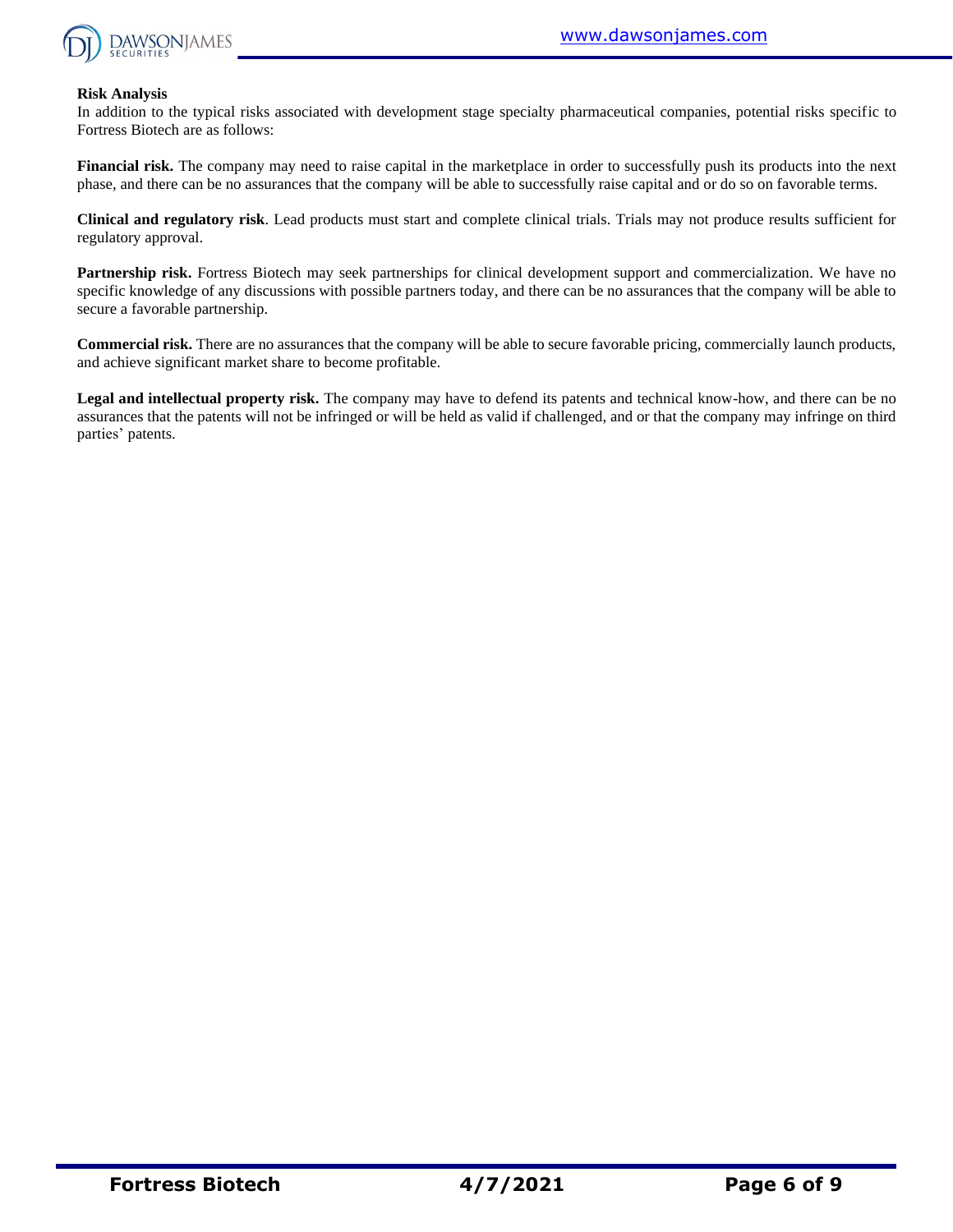



Companies mentioned in this report, working with Fortress and/or part of valuation discussion:

Alexion (ALXN/NASDAQ)-Not covered.

InvaGen Pharmaceuticals – (Private).

St. Jude Children's Research Hospital (Private).

Mustang Bio (MBIO/NASDAQ) – Not covered.

Checkpoint Therapeutics (CKPT/NASDAQ) – Not covered.

Avenue Therapeutics (ATXI/ NASDAQ) – Not covered.

Caelum Biosciences (Private).

Journey Medical Corporation (internal Fortress company).

Cyprium Therapeutics (Private).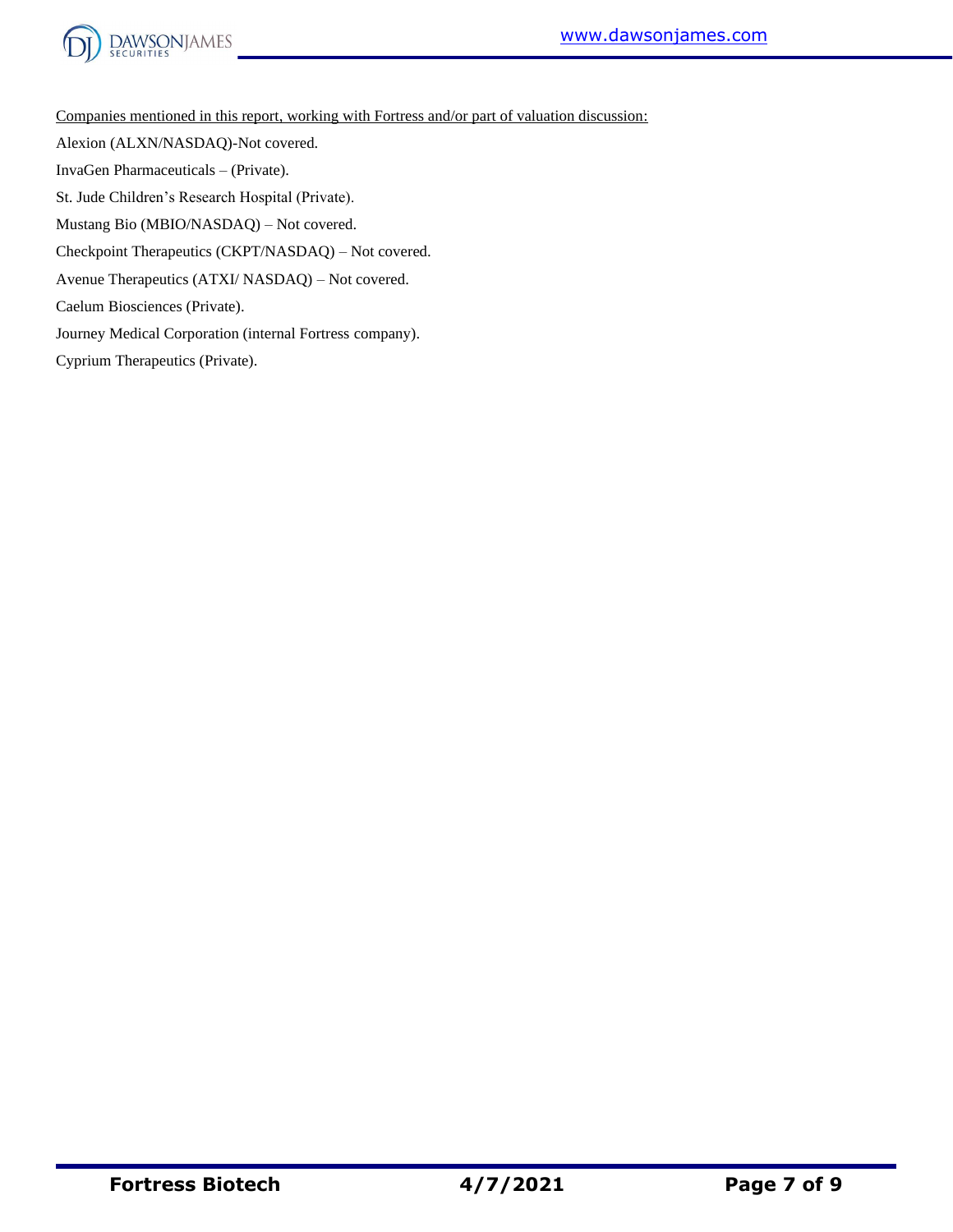

### **Important Disclosures:**

#### **Price Chart:**

Price target and rating changes over the past three years:



Initiated – Buy August 26, 2019, Price Target \$19.00 Update – Buy September 17, 2019, Price Target \$19.00 Update – Buy November 4, 2019, Price Target \$19.00 Update – Buy December 11, 2019, Price Target \$19.00 Update – Buy December 23, 2019, Price Target \$19.00 Update – Buy January 15, 2020, Price Target \$19.00 Update – Buy February 14, 2020, Price Target \$19.00 Update – Buy February 20, 2020, Price Target \$19.00 Update – Buy March 30, 2020, Price Target \$19.00 Update – Buy May 14, 2020, Price Target \$19.00 Update – Buy July 31, 2020, Price Target \$19.00 Update – Buy September 8, 2020, Price Target \$19.00 Price Target Change – Buy October 12, 2020, Price Target \$15.00 Update – Buy October 20, 2020, Price Target \$15.00 Price Target Change – Buy November 10, 2020, Price Target \$16.00 Update – Buy December 14, 2020, Price Target \$16.00 Update – Buy February 2, 2021, Price Target \$16.00 Price Target Change – Buy February 17, 2021, Price Target \$21.00 Price Target Change – Buy February 24, 2021, Price Target \$22.00 Price Target Change – Buy April 7, 2021, Price Target \$24.00

Dawson James Securities, Inc. (the "Firm") is a member of the Financial Industry Regulatory Authority ("FINRA") and the Securities Investor Protection Corporation ("SIPC").

The Firm does not make a market in the securities of the subject company(s). The Firm has engaged in investment banking relationships with the subject company in the prior twelve months, as a manager or co-manager of a public offering and has received compensation resulting from those relationships. The Firm may seek compensation for investment banking services in the future from the subject company(s). The Firm has not received other compensation from the subject company(s) in the last 12 months for services unrelated to managing or co-managing of a public offering.

Neither the research analyst(s) whose name appears on this report nor any member of his (their) household is an officer, director or advisory board member of these companies. The Firm and/or its directors and employees may own securities of the company(s) in this report and may increase or decrease holdings in the future. As of March 31, 2021, the Firm as a whole did not beneficially own 1% or more of any class of common equity securities of the subject company(s) of this report. The Firm, its officers, directors, analysts or employees may affect transactions in and have long or short positions in the securities (or options or warrants related to those securities) of the company(s) subject to this report. The Firm may affect transactions as principal or agent in those securities.